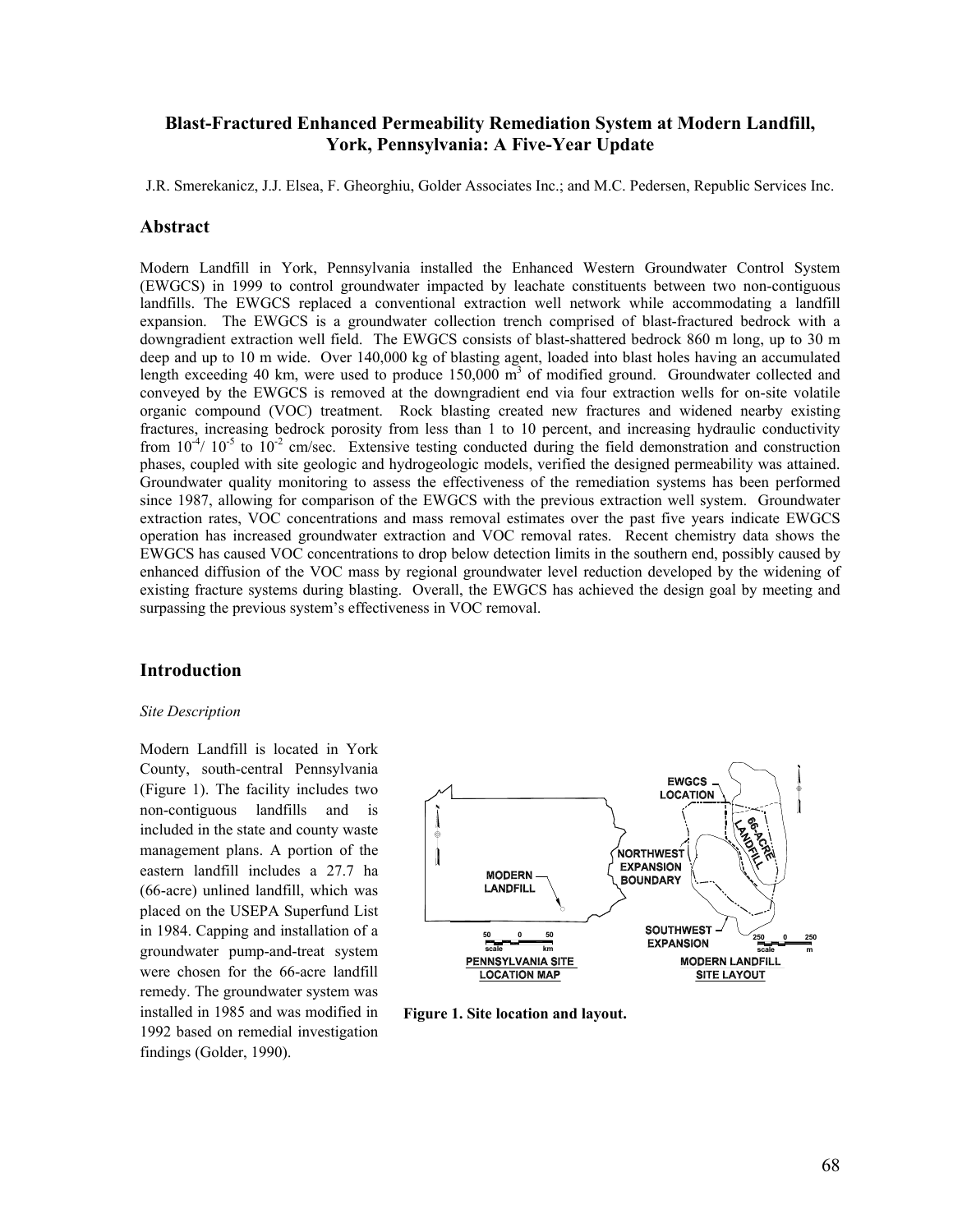### *Project Description*

A new Northwest Expansion at Modern Landfill was planned to respond to York county waste management needs. Horizontal expansion areas provided only limited airspace, and new greenfield areas would be needed to respond to long-term waste management plans. By using the area between the two non-contiguous landfills, airspace could be increased to 23 million  $m<sup>3</sup>$  with limited use of additional adjacent greenfield area for horizontal expansion. However, the expansion required the replacement of 16 wells of the Western Groundwater Extraction System (WGES), located between the two existing landfills, with an equivalent system. The screening of equivalent extraction systems included deep rock blasting, hydrofracking, tunneling, and horizontal drilling. The most cost effective and technically feasible alternative was the installation of a deep bedrock blast trench with a downgradient groundwater collection station (Rust Environment & Infrastructure, 1995). Detailed evaluation of this alternative indicated a bedrock blast-shattered zone 20-30 m deep, 8-9 m wide and 860 m long would act as a an effective conduit to a single groundwater collection point located north of the expansion footprint. A detailed understanding of the site's geologic and hydrogeologic setting was based on the evaluation of this alternative. Pilot field testing and extensive monitoring of a 125 m long demonstration section of the EWGCS (Golder 1997) were used to complete the final hydrogeologic design and proposed testing program for the installation of the remaining EWGCS (Golder 2000).

Construction of the remaining EWGCS section was completed between May-December 1999 following approval of the Northwest Expansion permit by the Pennsylvania Department of Environmental Protection in April 1999. The installation of the entire EWGCS required 40 km of blasthole drilling and 140,000 kg of explosives to produce  $150,000 \text{ m}^3$  of modified ground. The blasting construction methods used are described in more thorough detail in Cameron and others, 2001. The verification of EWGCS hydrogeologic parameters required more that 500 hours of constant rate pumping tests, water level monitoring at over 50 observation points, and daily flow monitoring of construction dewatering activities.

# **Geology and Hydrogeology**

### *Geologic Setting*

The site is located within the Conestoga Valley Section of the Piedmont Physiographic Province. Through various site investigations, geology was interpreted based on data obtained through regional geologic mapping, trench mapping, outcrop mapping, and drilling. The site is underlain by Lower Cambrian low-grade metamorphic rocks, including (from oldest to youngest): Harpers Formation phyllite, Antietam Formation metasandstone, and Vintage Formation dolomite. The bedrock has been isoclinally folded into a



synform structure dipping 60-80<sup>°</sup> Figure 2. Modern Landfill geologic map.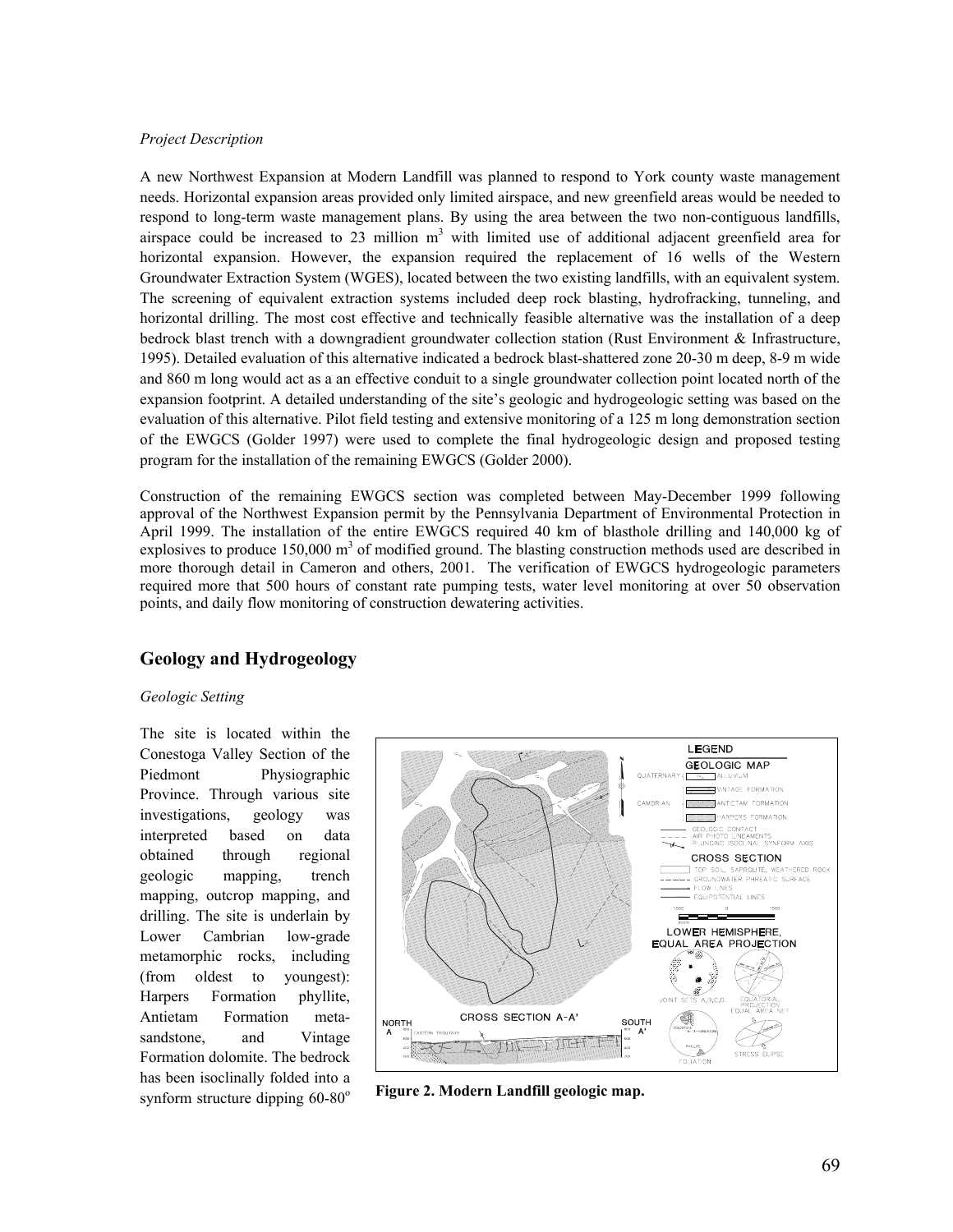to the south-southeast, with a low angle axial dip to the east-northeast and an overturned southern limb. The Vintage dolomite lies within the core of the synform. Foliation and associated small-scale isoclinal folds, cleavage and kink folds are present in outcrops and rock core. Major fracture systems are parallel, perpendicular and diagonal to foliation strike. A widespread mantle of weathered in-place clayey saprolite can attain significant thickness (up to 18 m) in areas of enhanced weathering, such as intersecting subsurface discontinuities and lithologies containing increased carbonate content.

## *Hydrogeologic Setting*

Groundwater flows generally from south to north. A secondary porosity, derived from rock mass discontinuities, controls groundwater flow. A comprehensive three-dimensional model of subsurface hydraulic conductivity was produced from data obtained through extensive subsurface investigation, monitoring and testing. Over 250 hydrogeologic tests, including constant rate pumping tests, slug tests and drill stem packer tests have been completed for various site investigations. The most important structural features controlling groundwater flow are: main fracture systems; geologic contacts between different rock units; foliated Harpers Formation phyllite; and alternating low and high permeability zones within the dolomite. The phyllite and dolomite produce anisotropic flow patterns. Hydraulic conductivity ranges from  $10^{-5}$  cm/sec in areas devoid of major discontinuities, to  $10^{-3}$  cm/sec along major discontinuities. In all geologic units beneath the site, the range of hydraulic conductivity is greatest above a depth of 30 m. Below this depth, the range of the values decreases for any given depth by at least one order of magnitude.

## *Blasting Effects and System Operation*

The rock blasting created new bedrock fractures and widened nearby existing fractures, increasing bedrock porosity from 1.5 to 10 percent, and increasing hydraulic conductivity by two orders of magnitude, from  $10^{-4}$ - $10^{-5}$  cm/sec to low  $10^{-2}$  cm/sec. Surface heave of the fractured bedrock, and post-blast down-hole video surveys of nearby boreholes and wells provided evidence of the increase in porosity. To collect shallow groundwater, the clayey saprolite overlying the fractured bedrock was replaced with a sand-filled trench.

The EWGCS operates passively due to a natural horizontal hydraulic gradient and induced upward vertical hydraulic gradient. These gradients are maintained once constant groundwater removal is initiated at the downgradient end of the system. The fractured rock allows for collection and conveyance of contaminated groundwater. Figure 3 shows an equipotential cross section of the demonstration portion of the EWGCS.



**Figure 3. Equipotential cross section of the demonstration portion of the EWGCS.**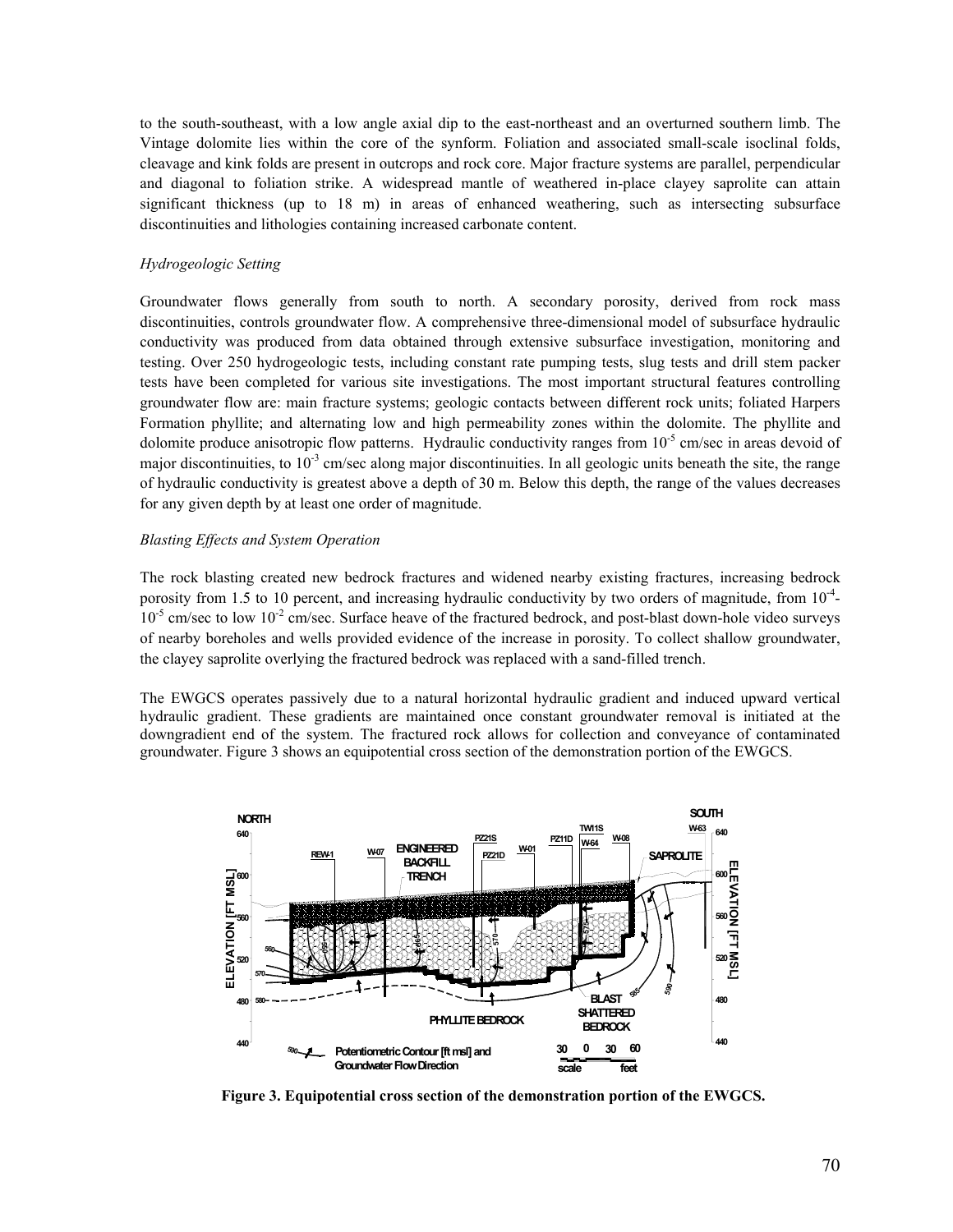# **Hydrogeologic Testing**

## *Field Procedures*

Constant rate pumping tests were conducted using temporary wells placed at the downgradient end of each 150 m segment. Temporary piezometers and existing monitoring wells were used as observation wells. Pumping wells and piezometers installed within the blasted bedrock were installed using continuous casing drilling methods (e.g., ODEX). Eight constant rate pumping tests ranging from 24 to 100 hours were conducted in temporary and permanent extraction wells. To reduce background construction "noise" generated by blasthole drilling and excavation, the tests were conducted when drilling and blasting operations ceased. Groundwater extracted during the pumping tests was directed to the on-site treatment plant.

Automated data logging transducers were used to measure drawdown and recovery data, and totalizing flowmeters were used to measure flow rates. Rising head slug tests using transducers were conducted after aquifer conditions had reached equilibrium. Daily groundwater levels and construction dewatering flow rates were also measured to monitor operational performance and for long-term testing. A more detailed description of the field testing procedures is presented in Smerekanicz and others, 2001.

## *Testing and Analysis Approach*

Literature regarding detailed hydrogeologic testing in blast-shattered bedrock has been limited to drawdown and yield pumping tests (Begor and others, 1989). Recent advances in pressure measurement and computer processing allow the use of the pressure derivative method to analyze test data to determine the complex aquifer geometries, such as those associated with rock blasting. The pressure derivative method was developed for the petroleum industry (Bourdet and others, 1989; Ostrowski and Kloska, 1988). The derivative method uses curve matching techniques, as well as response as a whole, from very early time data to the last recorded point. The flow behavior of the aquifer, as well as the infinite radial flow regime, are determined using the method. As the derivative test is represented in one term of the diffusivity equation, which is the governing equation for transient-pressure behavior models of well test analysis, the derivative response is more sensitive to flow geometry differences (e.g., small phenomena of interest such as blast-induced fracturing).

To verify rock blasting was sufficient to produce the required low  $10^{-2}$  cm/sec hydraulic conductivity, constant rate pumping tests, slug tests, and long-term vertical head tests were conducted. The derivative tests required highly accurate pressure transducer and flow control equipment. Pilot testing of the first 125 m demonstration project allowed for selection of suitable analysis methods. Due to the extreme range of aquifer heterogeneities produced by rock blasting, a unique testing and analysis approach was developed. This approach used traditional analytical methods for aquifers of infinite areal extent (i.e. Theis, Jacob and Theis recovery, Krusemann and de Ridder, 1992), slug tests of individual piezometers (i.e. Bower and Rice, 1976 and Hvorslev 1951), analytical methods allowing for bounded aquifer conditions (Interpret/2, Scientific Software Intercomp, 1994), and transient simulations (Modflow, McDonald and Harbaugh, 1988).

Traditional analysis methods assume homogenous aquifers of infinite areal extent and cannot apply entirely to EWGCS boundary conditions; however, early time data can be used to evaluate the blast-shattered zone properties. To analyze bounded, finite extent radial flow models (i.e., closed rectangle, open-ended rectangle and channel boundaries), Interpret/2 analysis was used to estimate enhanced permeability hydrogeologic parameters using detailed derivative curve matching. The use of channel boundary analytical models (i.e., two parallel no flow boundaries) produced the best fit to the field data. Numerical modeling using Modflow allowed incorporation of additional aquifer heterogeneities such as blast-shattered bedrock, overbreak, intact bedrock, saprolite and sand-filled shallow trench. The numerical simulations were developed using an iterative approach until simulated drawdown data reasonably matched observation data. A more detailed description of the testing and analysis methods is presented in Gheorghiu and others, 2001.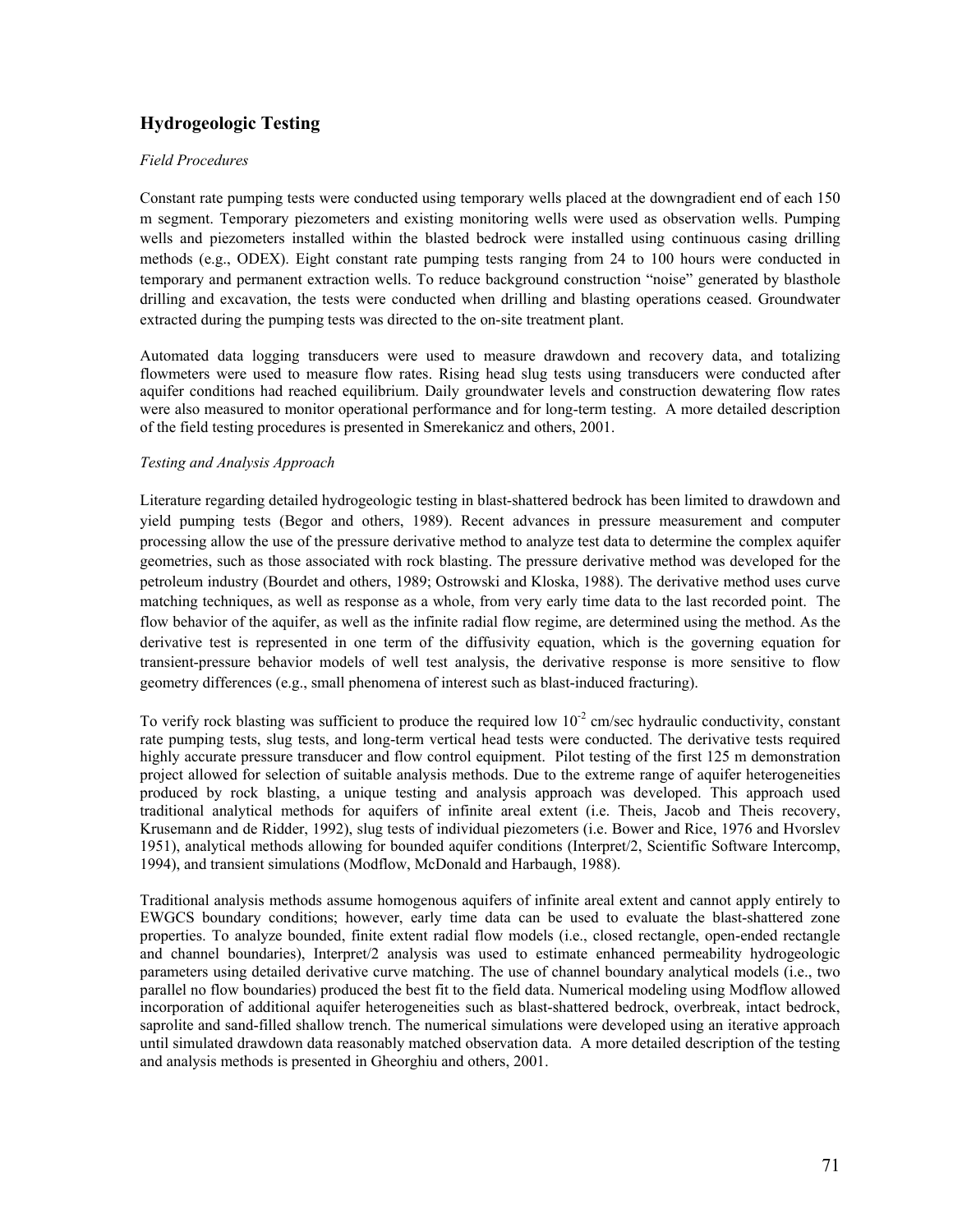During the pilot testing program in 1997, groundwater chemistry of the system was monitored for a six-month period. Groundwater removed by the demonstration project, and groundwater between the demonstration project and the landfill were monitored for leachate indicator parameters consistent with the site's quarterly monitoring parameters. These parameters include VOCs, inorganics, metals and field parameters. Monitoring of these parameters has occurred quarterly during operation of the EWGCS.

#### *Hydrogeologic Testing Results*

Results consistently proved that blasting was increasing hydraulic conductivity by 1.5 to 2 orders of magnitude, from  $10^{-4}/10^{-5}$  to low  $10^{-2}$  cm/sec, regardless of lithology and extent of saprolite cover. Hydraulic conductivity test results ranged from 1.0-4.8 x  $10^{-2}$  cm/sec, with an average of  $2.0 \times 10^{-2}$  cm/sec. Derivative analysis identified dominant aquifer behavior characteristics (Figure 4). Early time data of inner boundary effects (borehole storage and skin effects), middle time formation response (flow along blast-shattered bedrock), and late time channel boundary effects (flow from intact bedrock to blast-shattered bedrock) were observed in each of the constant rate pumping tests.



**Figure 4. Dominant aquifer characteristics determined through derivative analysis of pumping test data.** 

A close match to test data pressure and derivative were produced using numerical modeling analysis (Figure 5). Through an iterative approach, numerical modeling allowed for characterization of the highly variable hydrogeologic conditions, i.e. the borehole storage, skin effect, sand pack, overburden, sand trench, blast-

shattered bedrock, overbreak, and intact bedrock. Results indicated low  $10^{-2}$  cm/sec conditions were being created by the blasting. The numerical model was also used to analyze long-term operation once the system was permanently started. Daily flow rate measurements of permanent extraction well ESW-4 matched the predicted starting flow rates (above 100 gpm) and the approach to steadystate conditions (50-60 gpm, Figure 6).



**Figure 5. Numerical model simulation of pumping test data.**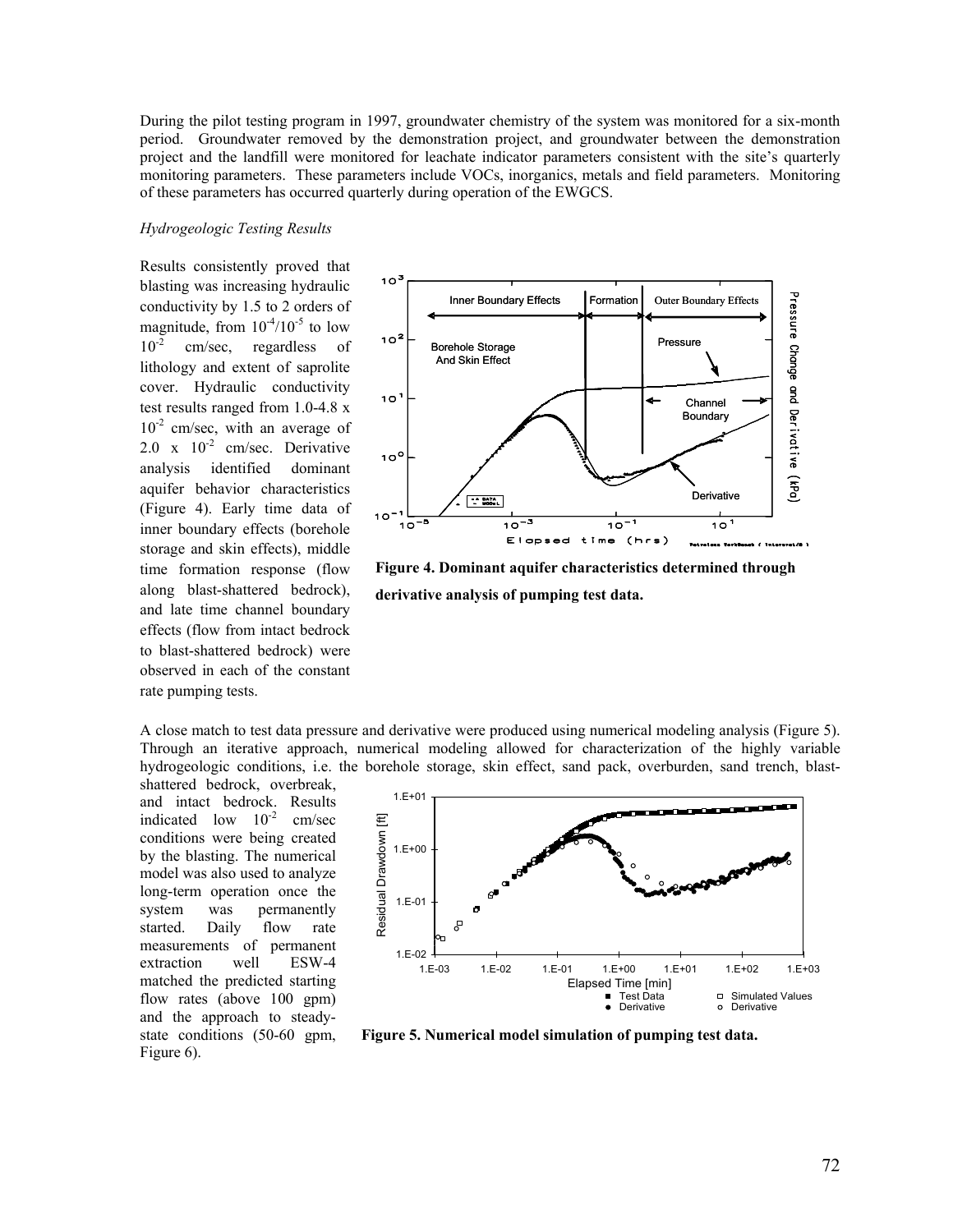

**Figure 6. Numerical model simulation of long-term groundwater pumping rate.** 

### *Groundwater Chemistry Results*

During the demonstration phase of the project, monitoring wells were placed between the landfill and the extraction system to monitor groundwater chemistry during the six-month demonstration phase. The shallow (15 m) and deep (30 m) monitoring wells showed a decrease in VOC concentration by as much as a factor of four (Figure 7). This indicated that the installation and operation of the EWGCS could not only be an equivalent replacement for the conventional extraction well system but could also increase the VOC removal rate.



**Figure 7. VOC trends in demonstration phase monitoring wells.** 

## **Five Year Assessment**

Portions of the EWGCS were brought on line beginning in mid summer 1999, and the entire EWGCS length began full operation in January 2000. Mid 2004 marks the first five years of continuous operation of the EWGCS, allowing for an equivalent comparison of the EWGCS with the previous Western Groundwater Extraction System (WGES). Since 1987, Modern Landfill has completed annual groundwater assessment reports summarizing pumping rates and groundwater chemistry data to assess the effectiveness of the extraction systems. Groundwater extraction rates are monitored weekly, and groundwater chemistry is monitored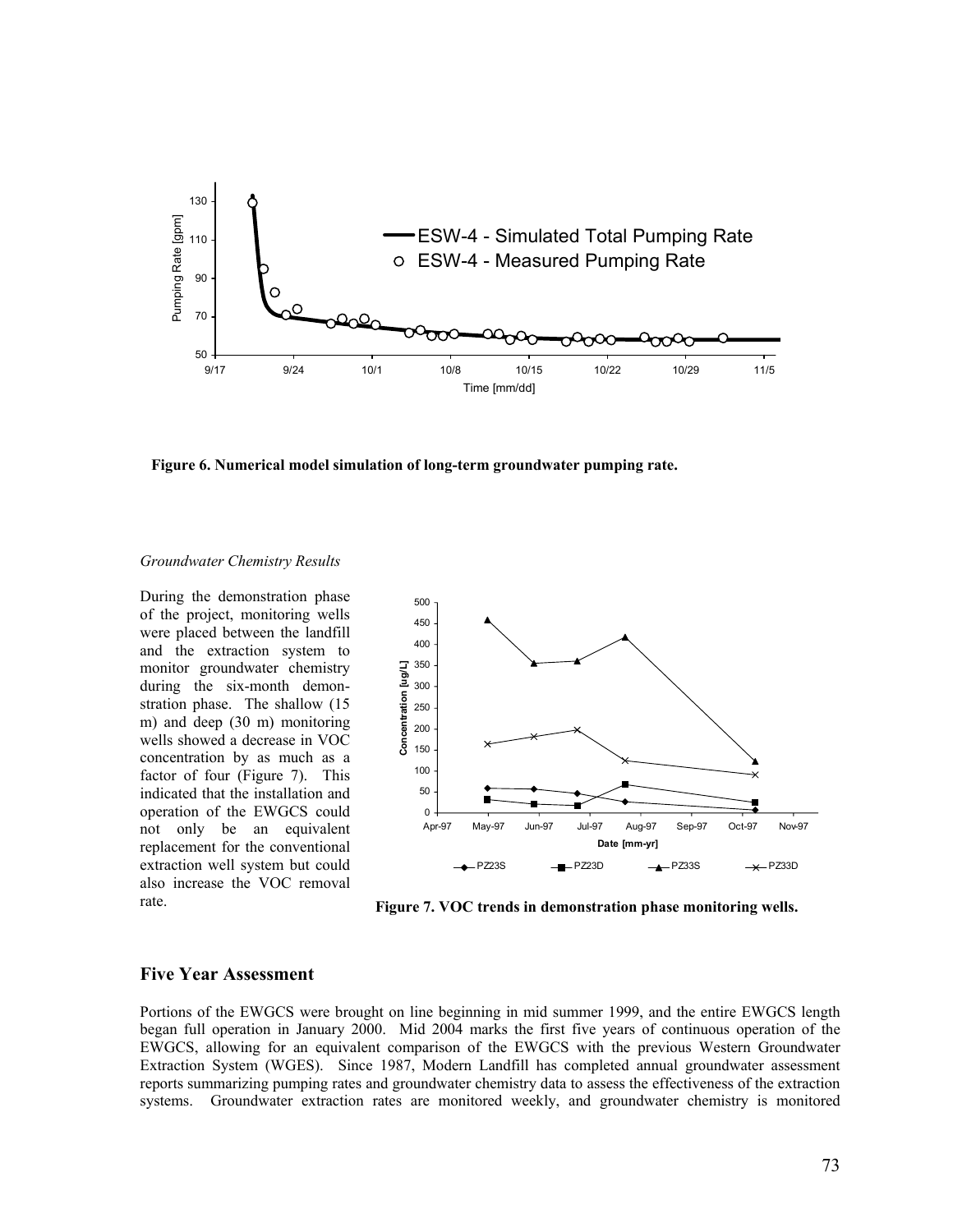quarterly/annually. A yearly summary of the total groundwater extracted, average VOC concentration and estimated VOC mass removed for both the WGES and the EWGCS is provided in Table 1, and these data are presented graphically in Figure 8.

| Year                                       | 1987                                                                | 1988  | 1989  | 1990                             | 1991  | 1992  | 1993  | 1994 | 1995    |
|--------------------------------------------|---------------------------------------------------------------------|-------|-------|----------------------------------|-------|-------|-------|------|---------|
| <b>System</b>                              | Western Groundwater Extraction System $\rightarrow$<br>$\leftarrow$ |       |       |                                  |       |       |       |      |         |
| <b>Flow</b><br>[m gal]                     | 28.4                                                                | 24.3  | 23.5  | 22.8                             | 19.1  | 38.1  | 41.1  | 38.6 | 35.9    |
| <b>VOC</b><br>Concentration<br>[ug/L]      | 295.5                                                               | 232.8 | 110.0 | 93.4                             | 204.2 | 118.8 | 96.5  | 93.8 | 97.1    |
| <b>VOCs</b><br><b>Removed</b><br>[kg]      | 31.7                                                                | 21.4  | 9.8   | 8.1                              | 14.7  | 17.1  | 15.0  | 16.0 | 15.4    |
| Precipitation<br>$\lceil \text{in} \rceil$ | --                                                                  |       |       |                                  | 28.7  | 43.4  | 54.1  | 51.4 | 39.9    |
| Year                                       | 1996                                                                | 1997  | 1998  | 1999                             | 2000  | 2001  | 2002  | 2003 | Average |
| <b>System</b>                              | $\leftarrow$ Western Groundwater Extraction System $\rightarrow$    |       |       | $\leftarrow$ EWGCS $\rightarrow$ |       |       |       |      |         |
| <b>Flow</b><br>m gal]                      | 37.2                                                                | 34.5  | 38.8  | 34.1                             | 47.8  | 47.9  | 40.4  | 50.4 | 35.5    |
| <b>VOC</b><br>Concentration<br>[ug/L]      | 82.3                                                                | 90.9  | 92    | 97                               | 75    | 83.6  | 113.8 | 79.6 | 113.1   |
| <b>VOCs</b><br><b>Removed</b><br>[kg]      | 14.6                                                                | 13.5  | 16.1  | 13.0                             | 11.9  | 12.4  | 14.1  | 14.7 | 14.2    |
| Precipitation<br>$[$ in $]$                | 53.8                                                                | 35.6  | 44.7  | 45.7                             | 44.5  | 33.3  | 40.0  | 56.4 | 44.5    |

**Table 1 - Annual Extraction System Summary** 



**Figure 8. Flow, VOC concentration and VOC mass removal trends.** 

In 1991, three extraction wells were added to the WGES, and the flow rate and extracted VOC mass trends increase after this time. In 1999-2000, the entire western groundwater extraction well network was replaced by the EWGCS. After 2000, an increase in the flow rate occurred, indicating the capacity of the EWGCS is greater than the previous system. The average VOC concentration in the extracted groundwater is declining, and the estimated VOC mass removed is increasing, from 11.9 kg in 2000 to 14.7 kg in 2003.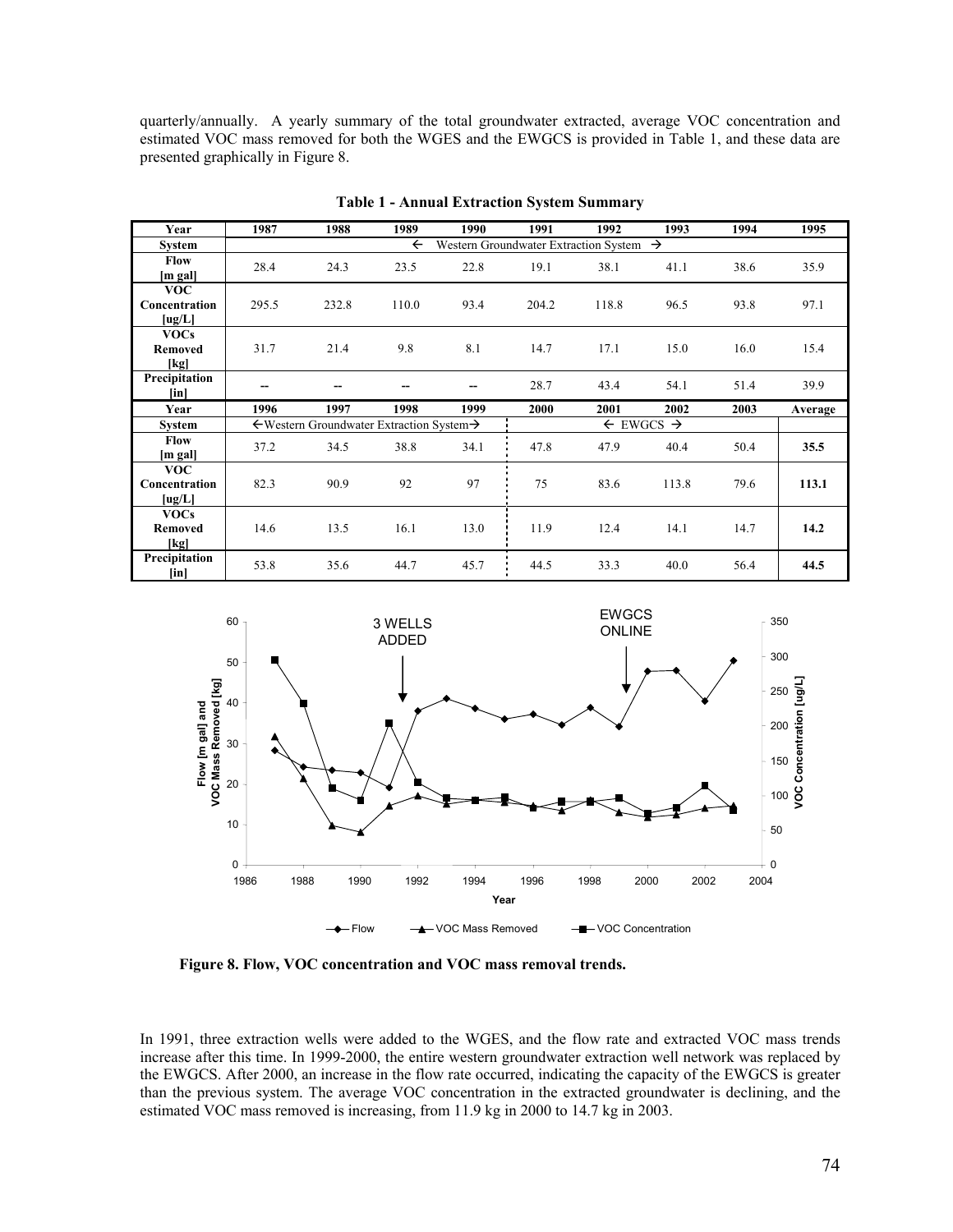Table 2 contains a comparison of the average flow, VOC concentration, VOC removal and precipitation of the two time periods the systems have been active (i.e., 1992 - 1999 for the WGES, and 2000 - 2003 for the EWGCS). The data indicate flow has increased by 25.1 percent, while the VOC concentration and VOC mass removed have decreased by 18.7 and 12.0 percent, respectively. The data also indicate the increase in flow cannot be attributed to changes in precipitation levels, as the precipitation was slightly less during the EWGCS operational period.

|                              | Flow [m gal] | <b>VOC Concentration</b><br>[ug/L] | <b>VOCs Removed [kg]</b> | <b>Precipitation</b> [in] |
|------------------------------|--------------|------------------------------------|--------------------------|---------------------------|
| 1992-1999 Average<br>(WGES)  | 37.3         | 107.9                              | 15.0                     | 46.05                     |
| 2000-2003 Average<br>(EWGCS) | 46.6         | 87.7                               | 13.2                     | 43.56                     |
| Change                       | $+9.4$       | $-20.2$                            | $-1.8$                   | $-2.49$                   |
| <b>Percent Change</b>        | $+25.1%$     | $-18.7\%$                          | $-12.0%$                 | $-5.40%$                  |

**Table 2 - Comparison of WGES and EWGCS Performance** 

## **Conclusions**

Monitoring the EWGCS for the past five years indicates that while the groundwater extraction rate has increased, and the VOC concentrations have decreased, the estimated VOC removal rate has increased by 4.8 kg. The decline in VOC concentration is attributed to the continued operation of the remedial systems and is consistent with long-term trends. However the increased pumping rate (by about 25 percent) has increased the VOC removal rate for the past five years. The monitoring indicates the EWGCS is not only equivalent to the previous conventional extraction well system (WGES), but is removing VOC mass at a faster rate.

## **References**

Begor, K.F., Miller, M.A., and Sutch, R.W., 1989, *Creation of an artificially produced fracture zone to prevent contaminated ground-water migration*: Ground Water, vol. 27, no. 1, p. 57-65.

Bourdet, D., Ayoub, J.A. and Pirard, Y.M,. 1989, *Use of pressure derivative in well-test interpretation*: SPE Formation Evaluation, June 1989, p. 293-302.

Bouwer, H. and Rice, R.C., 1976, *A slug test for determining hydraulic conductivity of unconfined aquifers with completely or partially penetrating wells*: Water Resources Research, vol. 12, no. 3.

Cameron, A., Smerekanicz, J., Gheorghiu, F. and Pedersen, M., 2001, *Blasting for the Enhanced Western Groundwater Control System – Modern Landfill*: International Society of Explosives Engineers, Proceedings of the 27<sup>th</sup> Annual Conference on Explosives and Blasting Technique, January 28-31, 2001, Orlando, Florida, vol. 1, p. 129-138.

Gheorghiu, F., Smerekanicz, J.R., and Pedersen, M.C., 2001, *Conceptual model discretization, numerical model calibration and field verification for groundwater control using an enhanced bedrock permeability zone*: New Approaches to Characterizing Groundwater Flow, eds. Seiler, K-P. and Wohnlich, S., Proceedings of the 31<sup>st</sup> International Association of Hydrogeologists Congress, Munich, Germany, September 11-14, 2001, vol. 1, p. 321-325.

Golder Associates, Inc. 1990, *Remedial investigation and feasibility study*: Modern Landfill, York, Pennsylvania.

Golder Associates, Inc. 1997, *Overall assessment report, Demonstration Project, Enhanced Western Groundwater Control System*: Modern Landfill, York, Pennsylvania.

Golder Associates, Inc. 2000, *As-built report, Enhanced Western Groundwater Control System*: Modern Landfill, York, Pennsylvania.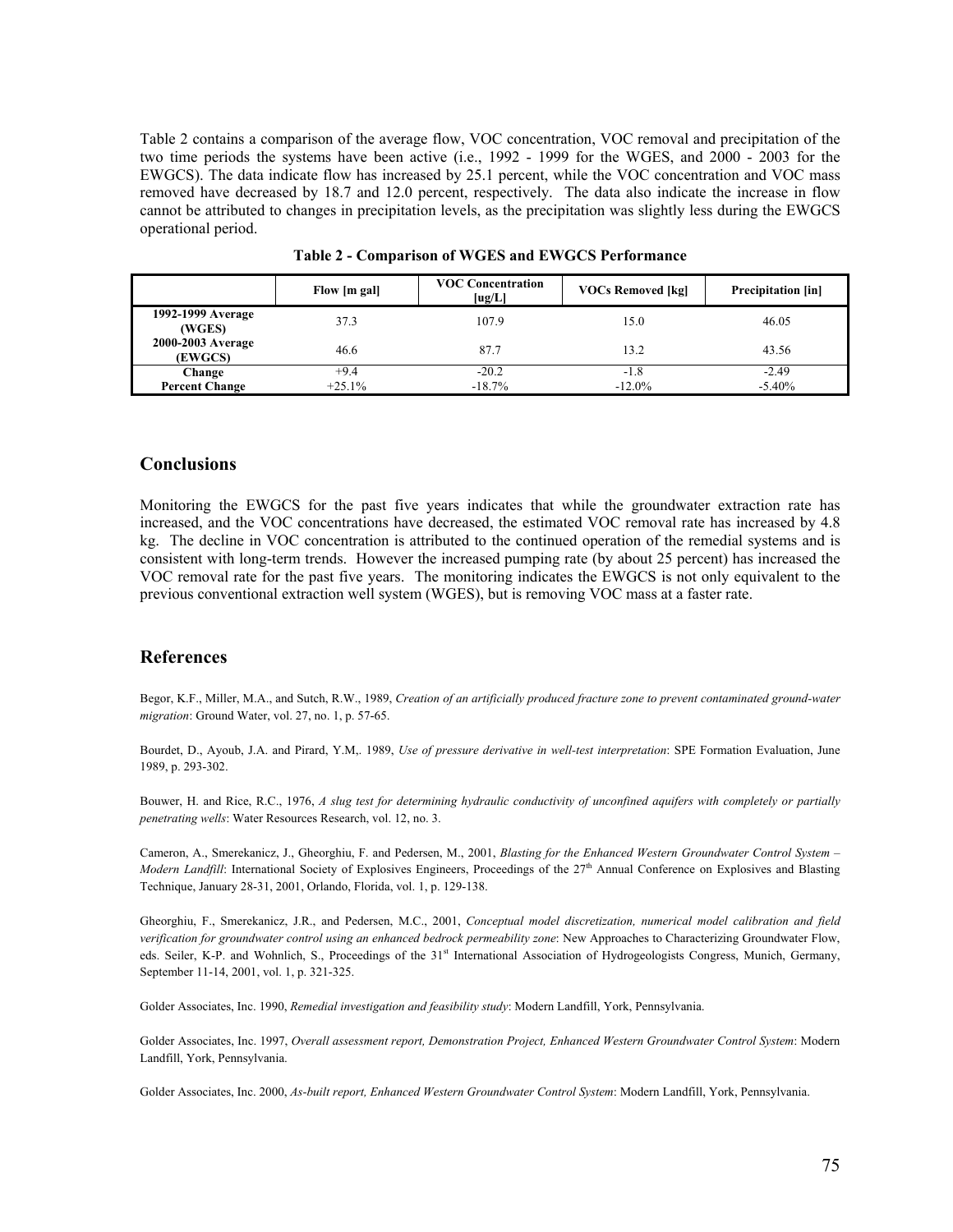Hvorselev, M.J., 1951, *Time lag and soil permeability in groundwater observations*: Bulletin 36, U.S. Army Corps of Engineers, Waterways Experiment Station, Vicksburg, Mississippi.

Kruseman, G.P. and de Ridder, N.A., 1992, *Analysis and Evaluation of Pumping Test Data:* 2<sup>nd</sup> ed. International Institute for Land Reclamation and Improvement Publication 47, The Netherlands, 377p.

McDonald, M.G. and Harbaugh, A.W., 1988. *A modular three-dimensional finite-difference ground-water flow model (Modflow)*: United States Geological Survey (USGS), Chapter A1, Book 6, Modeling Techniques, Washington, D.C.

Ostrowski, L.P. and Kloska, M.B., 1988, *Use of pressure derivatives in analysis of slug test or DST flow period data*: Society of Petroleum Engineers Production Operations Symposium, Oklahoma City, Oklahoma, March 13-14, 1989.

Rust Environment and Infrastructure 1995, *Site numerical groundwater model*: Modern Landfill, York, Pennsylvania.

Scientific Software-Intercomp Inc. 1994. *Petroleum Workbench Well Test Analysis – Interpret/2 User Manual, vers. 1.5A*: Houston, Texas.

Smerekanicz, J.R., Gheorghiu, F., Enachesu, C. and Pedersen, M.C., 2001, *Hydrogeologic testing in blast-shattered heterogeneous bedrock*: New Approaches to Characterizing Groundwater Flow, eds. Seiler, K-P. and Wohnlich, S., Proceedings of the 31<sup>st</sup> International Association of Hydrogeologists Congress, Munich, Germany, September 11-14, 2001, vol. 2, p. 1063-1067.